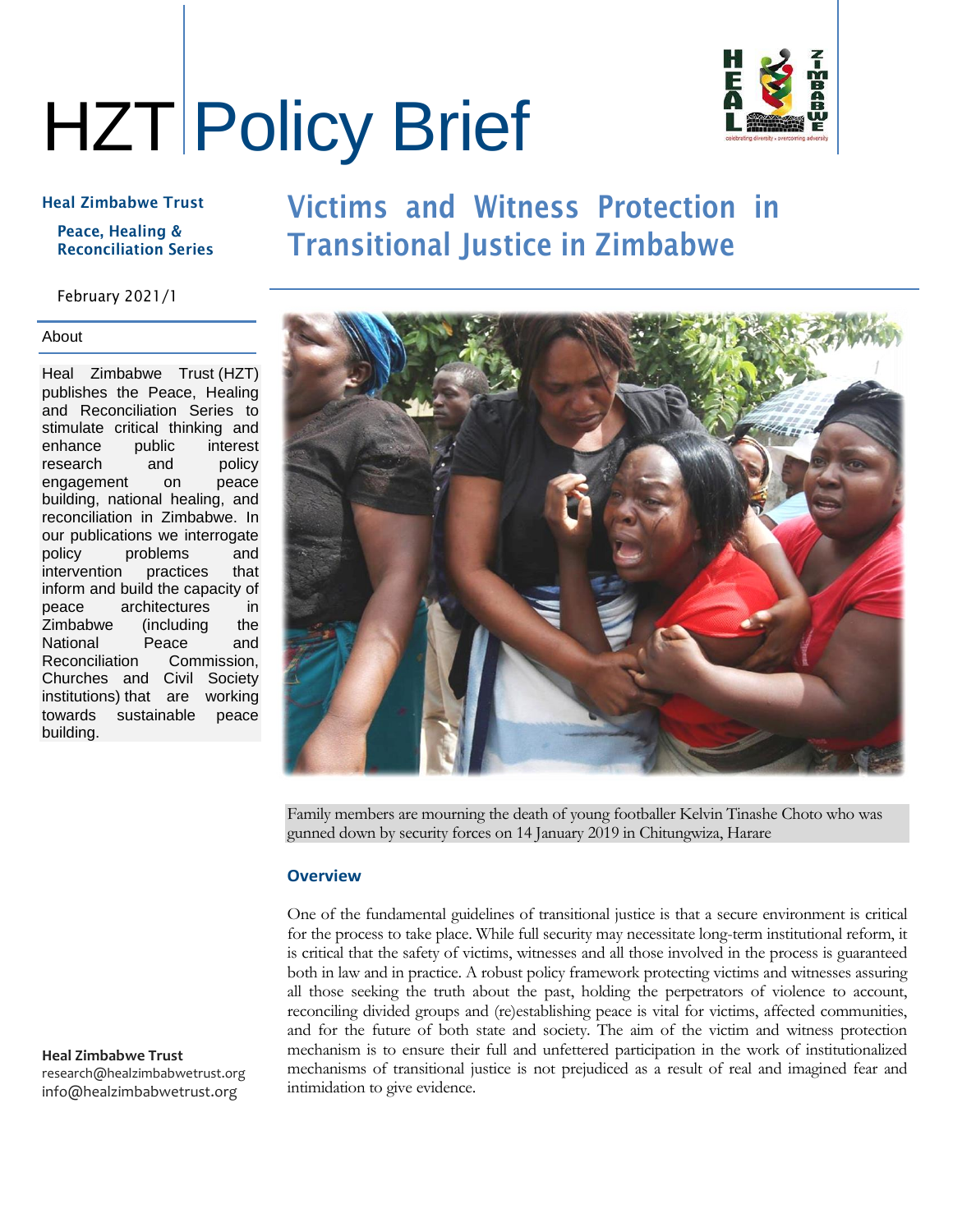

#### **"The Victim"**









#### **Background**

When the President Emmerson Dambudzo Mnangagwa signed the National Peace and Reconciliation Commission Act (NPRC Act), Chapter 10:32 into law, he operationalized the work of the NPRC, one of the five Independent (Chapter 12) Commissions, established by the Constitution in 2013 tasked with enhancing the advancement of democracy in Zimbabwe. The gazetting of the enabling legislation marked a huge step in the country's long and arduous path towards addressing the exigencies of the past in order to achieve national healing, reconciliation and social cohesion. The promulgation was also a momentous occasion for civil society organisations working in the realm of peace building, among them Heal Zimbabwe Trust (HZT) and the National Transitional Justice Working Group (NTJWG) to welcome the gazetting of the enabling legislation, despite noting that the Act had 'monumental weaknesses and […] fell short of an ideal law to address this important task'.

Perhaps one of its foremost contradictions is that the legislation that created the NPRC, fails to provide a clear and concise definition of what constitutes a 'victim'. The net effect of such a misnomer is that even the definitions of witness, perpetrator become equally abstruse which potentially curtails the parameters within which the Commission operates. In the contemporary transitional justice initiative in Zimbabwe, the basic question that needs to be confronted is: who is the victim? Given the convoluted historical narrative of the conflicts that have befallen this country, the definition is obviously a highly contested one, since it evolves

Subjective choices as to who is or is not entitled to benefits based on their 'victimhood.' What is critical at the operational level of the NPRC programming, is that choices have to be made about who 'fits' the role of a victim and who has to be left out. The NPRC could draw lessons from most post-conflict contexts like Burundi, Rwanda, Sierra Leone and South Africa that grappled with the conception of victim and victimhood, albeit with serious challenges, in order to ensure a policy framework for the protection of victims and witnesses is constructed.

A woman with a wounded leg during clashes between protestors and police, is transported in a wheelbarrow, during protests over fuel hikes in Harare, Zimbabwe, Monday, Jan. 14, 2019

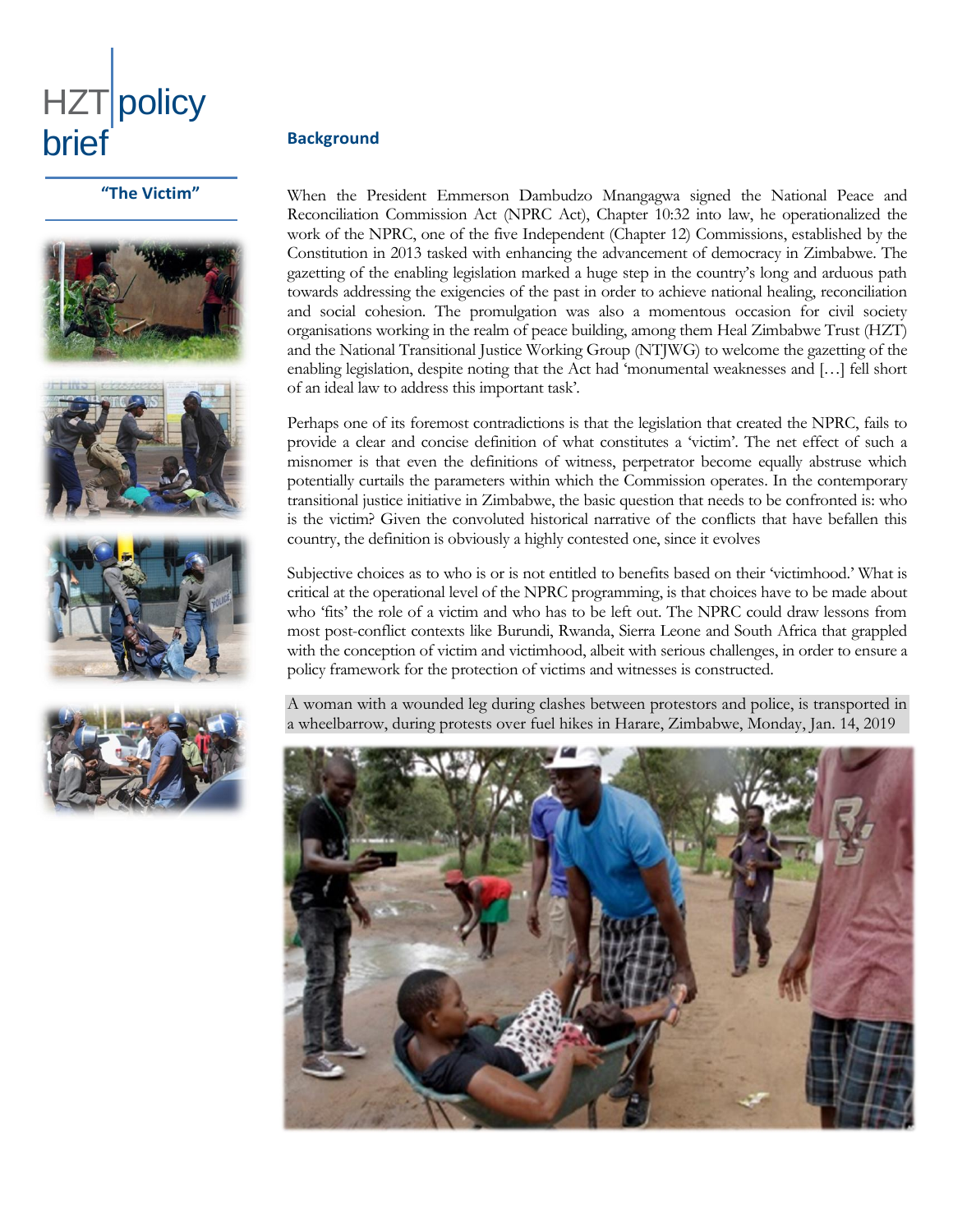## HZT policy brief

#### Reflections

#### **About the Police Brief**

This policy brief is meant to contribute to the debate on how best to establish victims and witness protection and witness assistance mechanisms to enhance the NPRC's capacity to confront the legacy of past human rights abuses in Zimbabwe. The recommendations suggested herein are geared towards supporting the full implementation of the provisions of Section 10 (13) of the Act; the development of a robust policy framework and the establishment of independent and effective victims and witness protection mechanisms that would facilitate the work of the Commission.

While Section 10 (13) of the NPRC Act enjoins the Commission to ensure the safety and protection of witnesses is guaranteed 'before, during and after the hearing of any matter before it and before other committees appointed by the Commission', there is no robust policy framework to give effect to this provision. Such a policy would address, in totality, victim and witness protection in the entire transitional justice process which will serve as a benchmark for them to come out in the open to narrate their experiences and seek remedy. In the absence of a policy framework that guarantees protection of victims and witnesses, there is danger that the country's past experience – wherein a pro-active stance exposes people to vulnerabilities to state persecution – becomes pervasive, effectively meaning that passivity becomes a self-reinforcing survival strategy. Yet witness protection and assistance policies, by their very nature are critical to the pursuit of truth, justice and reparations for past and ongoing violations.

### **Defining Transitional Justice**

A definition for the term transitional justice according to the United Nations (UN) encompasses, 'a full range of processes and mechanisms associated with a society's attempts to come to terms with a legacy of largescale past abuses, to ensure accountability, serve justice and achieve reconciliation' (UNSG 2004: 4). In broad terms, it embodies a conceptual and analytical approach that seeks to address historical legacies occasioned by violent conflict and gross human rights violations (Gready 2011). It is largely driven by the desire to address the challenges that confront societies as they move from an authoritarian state to a form of democracy (Robins & Wilson 2015; Boraine 2000). In other words, it strives to 'promote a deeper, richer and broader vision of justice […] and start a process of transformation toward a more just and humane society' (Murithi 2016: 10). It therefore refers to the ways in which countries emerging from periods of conflict and repression address large scale human rights violations so numerous and serious that the normal justice system is unable to provide an adequate response (Swart 2017). To achieve this, a broad range of 'judicial and non-judicial mechanisms' have been implemented across the globe to respond to the legacy of massive human rights abuses (Lundy & McGovern 2008: 267).

While the field of transitional justice has grown exponentially in the last four decades to be the dominant approach in post-conflict societies' attempts to address the past, its processes have been controversial and complex, 'zigzagging from extreme demands for severe punishment to similarly unacceptable calls for blanket unqualified forgiveness' (Popovski 2012:1). It has had to perform a balancing act: paying full respect to grievances — traumatic, deeply emotional and divisive — while also taking into consideration strategies for societal reconciliation and future stability. It has also struggled to content with victims, perpetrators, bystanders and upstanders' varied and dissimilar conceptions of justice. Without a shadow of doubt, transitional justice is an intricate field, not only because of the political, moral and legal dilemmas at the heart of the theoretical discourse, but also because of the realities on the ground that it seeks to address. These realities 'are often much messier than in theory, and involve contexts about which many experts do not have deeply rooted knowledge when it comes to designing transitional justice [processes] and mechanisms' (Saeed 2016: 169).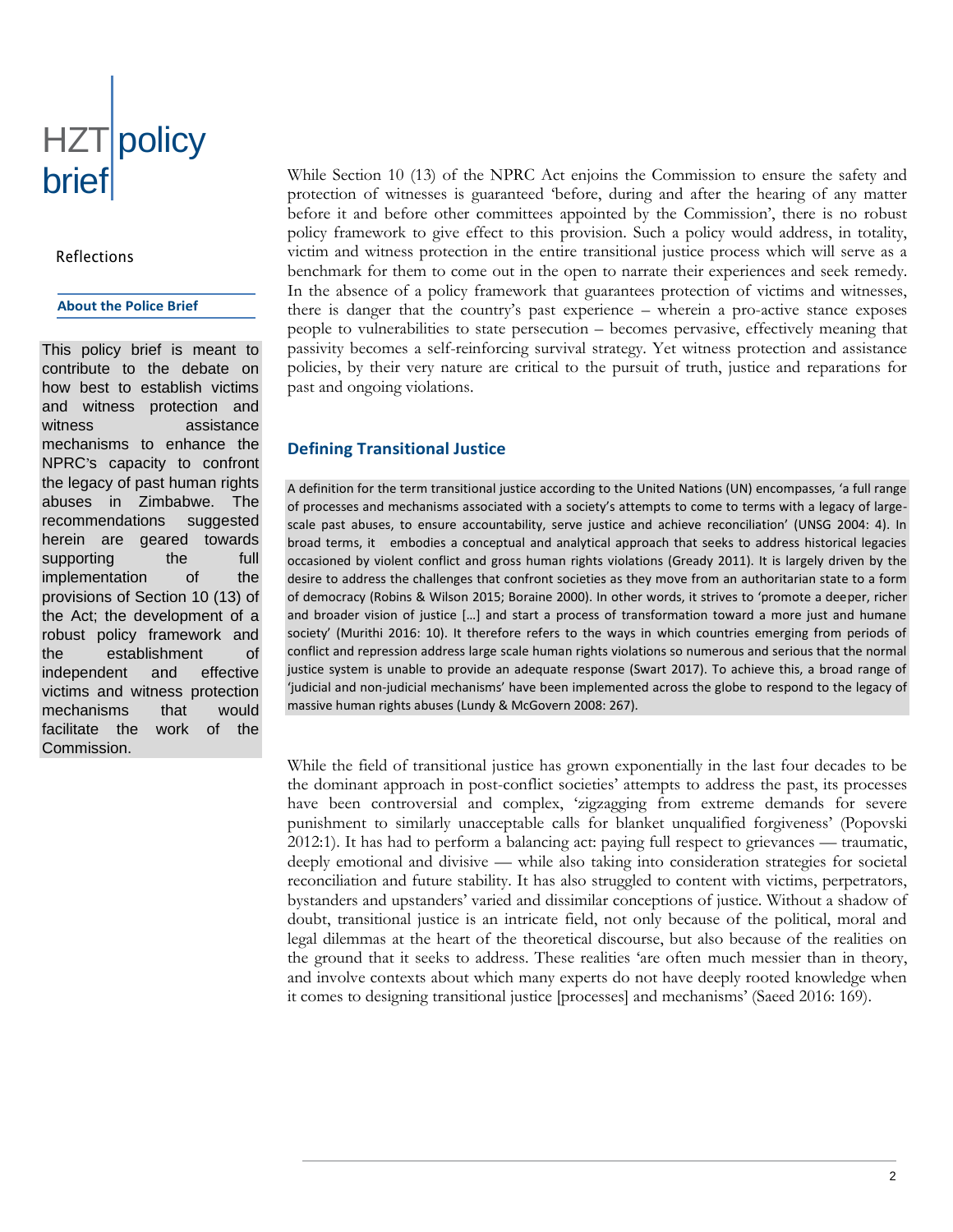### HZTpolicy brief

#### Reflections

#### **Victim-Perpetrator dichotomy and its impact on contemporary transitional justice processes**

One inherent complexity of transitional justice has been the blurred demarcation between victims and perpetrators. These conceptions are mired in multipronged interpretations of everchanging socio-political contexts wherein victims and victimhood traverses victim-perpetrator identities. More so in post-conflicts contexts where more than half of the population identify themselves as victims of one kind or another, each with a peculiar conception of the harm inflicted and a particular notion of remedy, the classification of victims and victimhood becomes complex (Jacoby 2015). For instance, in the context of Zimbabwe, the colonial regime was replaced by liberation movement that, at one point, fought each other and a post-independent government that has allegedly been at the forefront of decades of violations – constructing the identities of victim and victimhood becomes problematic (Saeed 2016). Poignantly, in Zimbabwe there is no such clear distinction almost everybody suffered at one point or the other.



Certainly, for Zimbabwe the ubiquity of victims presents a massive challenge in addressing the legacies of the past (Huyse 2011). In the country's long drawn out conflicts that spanned over a century beginning with colonialism, victim - perpetrator categories have become very fluid. According to Ndlovu-Gatsheni and Benyera (2015), the country's paradigm of war has inscribed conflicts and violence which created unending cycles for perpetrators and victims in which victims became perpetrators in one episode of violence and perpetrators became victims in the next. The famous seminal by Professor Mamdani, "When Victims Become Killers" as well as the compelling cases of child soldiers in Sierra Leone, Liberia, Uganda provide comparative lessons for emerging transitional justice processes (Mamdani 2001; Enns 2012). In the Zimbabwean context, former victims of colonial rule 'overpowered' their perpetrators, instead becoming perpetrators themselves against their fellow countrymen and women post-independence and assuming new roles in the new polity (Moffett 2016). For instance, in the case of Liberia, perpetrators became the political elites: a microcosm of the post war relationships between them where victims 'were treated with apparent callousness and disdain' (Weah 2012:331).

The unfortunate reality of the ongoing transitional justice process in Zimbabwe, undertaken by the National Peace and Reconciliation Commission (NPRC), is that victims of decades of violent conflict and repression have not been accorded a platform to 'tell their stories'. Not only is their identity a huge gap in the law, their safety and protection to appear before the truth-seeking platform of the NPRC is not ensured and guaranteed. An atmosphere characterised by pervasive fear, widespread intimidation, contrived free speech and a ruling party that maintains a tight grip on power provide conditions that are anything but conducive to the work of the NPRC. While the Commission is forging ahead with its work, providing space for victims to influence the process will offer a measure of the government's sincerity for having an independent and impartial process for dealing with the past. The difficult task of uncovering painful – and highly politicised – memories of the past demands that victims have an unfettered 'access', with guaranteed protection, to the truth-seeking platforms of the NPRC.

At the conclusion of a symposium on transitional justice organized by the Zimbabwean civil society in Johannesburg, South Africa 2003, the organizations concluded that victims of all past human-rights abuses were endowed with rights to redress and to be consulted about the nature of the mechanisms that were to be established to address their needs. The mechanisms that are established must be victim centred, and must be capable of addressing the needs of the victims in a meaningful way. Prior to the establishment of these mechanisms, there must be an extensive process of consultation with the victims' broader community about the mechanisms that should be implemented to address the legacies of the past. Clearly, civil society understood the primacy of victim-centric transitional justice process in Zimbabwe. A cursory study of this report would have assisted both the drafters of the NPRC Act and the Zimbabwe Independent Complaints Mechanism as well as the NPRC Commission to advocate for the specification of victims in the legislations.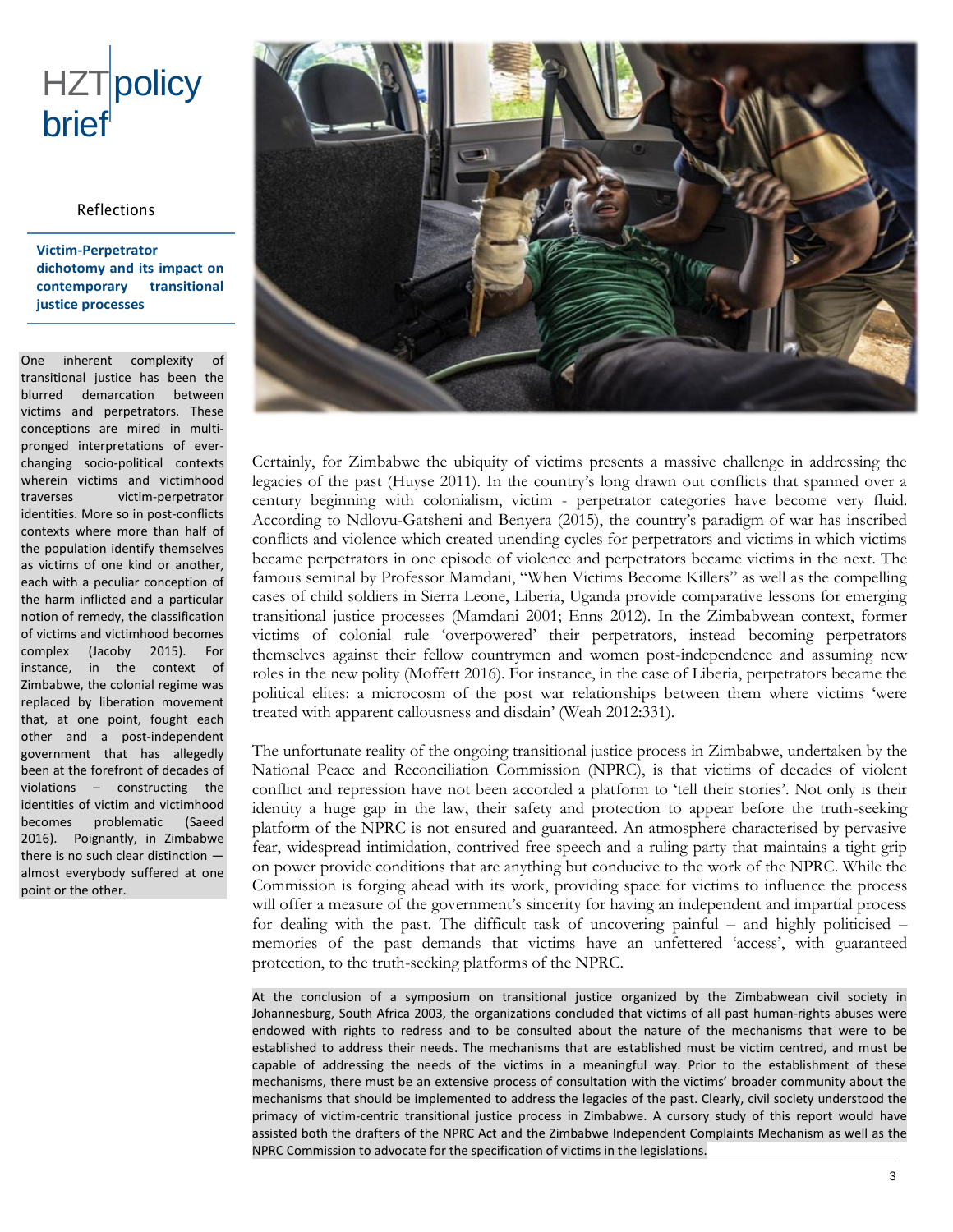### HZTipolicy brief

#### **As a Key Imperative**

NPRC must provide a policy framework that clearly defines what a victim is. It can borrow from international law. The term victim can be delineated within the framework of the United Nations Basic Principles and Guidelines on the Right to a Remedy and Reparation for Victims of Gross Violation of International Human Rights Law and Serious Violations of Humanitarian Law. In that framework, victims are defined as those that have 'suffered physical or mental harm, economic loss or impairment of their fundamental rights; that there can be both direct and indirect victims, such as family members or dependents of direct victims; and that persons can suffer harm individually or collectively' (Saeed 2016:171).

Regardless of the widespread acknowledgement in theory those victims remain the primary focus of these processes, regrettably 'a sustained engagement with victims has not become part of the mainstream transitional justice practice' in Zimbabwe. Probably this is the greatest challenge faced by the NPRC in designing mechanisms that respond to needs and expectations of victims of past conflicts. Yet there is convergence within transitional justice scholarship that after mass violations have occurred, the concept of justice which mirrors specific political, social, historical and cultural contexts, needs to be restored underpinned by what Weinstein and Stover refer to as 'the desire to right wrongs of the past' (Weinstein and Stover 2004: 11; Hoogenboom 2011).

A discussion of victims and witnesses cannot take place without considering gender. Studies have shown that women's experiences of violence and repressions are completely different from those suffered by their male counterparts. In Zimbabwe's highly patriarchal society, women, irrespective of ethnic origin, have been extremely vulnerable to systemic social, economic and political marginalization. While the decades-long conflict brought about changes in some women's roles as they became heads of households, thousands more experienced different forms of political and sexual violence, loss of family members, involuntary displacement.

In carrying out its constitutional mandate, the NPRC is required by law to ensure that its programmes are gender responsive. Section 9 of the Act outlines the key provisions dealing with gender, mandating the Commission to ensure that women, girls and other vulnerable groups form part of the core of the country's reconciliation and peace building efforts (NPRC Act, No.11/2017). As the Commission begins the process of elaborating the nation's strategic framework for healing and reconciliation, there is an expectation that it will develop mechanisms, regulations and policies through which gender provisions will be met. The ultimate goal is ensuring effective participation by women (and other vulnerable populations) in these vital processes. While there is a global recognition of the role that women play in advocacy for peace and conflict resolution, their involvement in shaping and influencing peace processes– including in reconciliation efforts– remains limited. There are multiple factors that contribute towards this limited participation. They include the lack of female victims and survivors of conflict as key agents in peace processes.

Women who have experienced violence during the conflict fear the repercussions if they attempt to seek redress for, or sometimes even discuss, their experiences. Therefore, efforts by the NPRC to design victims and witness protection policy framework must address abuses primarily perpetrated against women, such as rape and other forms of sexually-motivated violence. The absence of a gendered consideration will most likely exacerbate impunity and could encourage further violence.

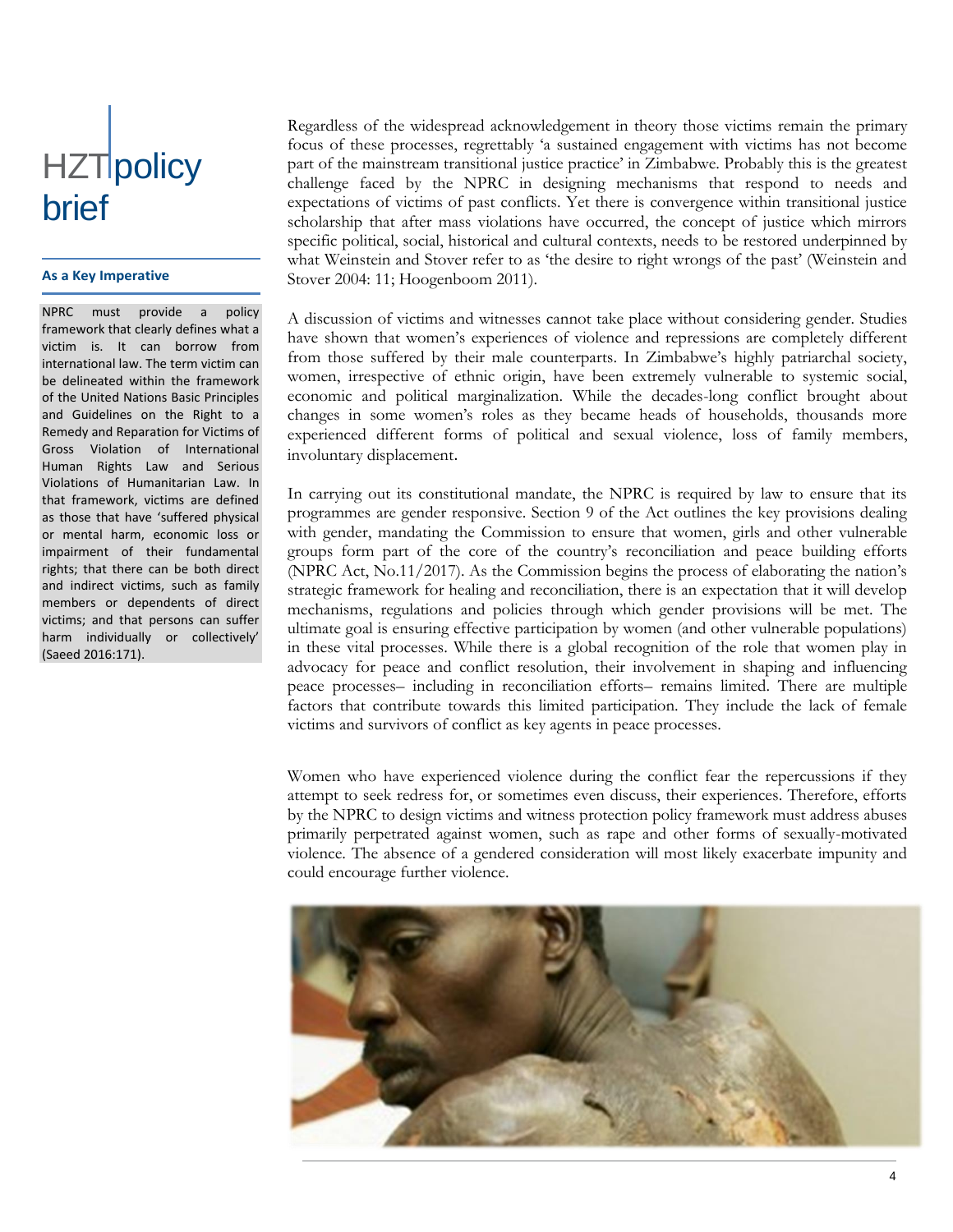

#### **The Need for Victims and Witness Protection in Zimbabwe**

**It is widely accepted in transitional justice scholarship and practice that a country that endeavours to close its 'dark past' riddled with gross human rights violations and to build a society premised on peace, justice and reconciliation must be prepared to 'resonate with tough political choices under immensely difficult circumstances' (Powell 2010:4).**

#### **Lessons from the past political conflicts in Africa**

Denote that when impunity prevails, victims and witnesses often come to fear the state apparatus, as officials increasingly become unwilling or unable to provide protection, or perpetrators and their associates control or exert significant influence over state mechanisms or authorities, directly or indirectly, rendering the justice and law enforcement systems ineffectual.

In the Zimbabwean context the inability of the victims and witnesses to participate in the truth-seeking process of the NPRC will result in their outright denial of their right to a procedural or substantive remedy for the rights violation. The right to an effective remedy, therefore, must include enough protection and support for victims and witnesses to ensure that they can safely seek redress for, or provide testimony about, human rights abuses. Without doubt, measures to ensure the physical security and psychological wellbeing of victims and witnesses are especially important in situations of systemic impunity, a situation that has prevailed in Zimbabwe for over four decades.

One of the tough choices is determining the extent to which the political class imperiously influences not only the design and implementation of transitional justice processes and mechanisms, but their intended outcomes as well. This problem is usually evident in countries like Zimbabwe and Uganda that attempt to address the past without undergoing political change – which raises the fundamental question whether there can be transitional justice without a meaningful transition of political power (Chengeta 2018).

While Zimbabwe's military-assisted transition of November 2017 terminated President Robert Mugabe's decades-long grip on power, it did not fundamentally alter the political power dynamics that had underpinned his rulership. Many of his erstwhile cronies that had served with him for the past four decades took over the mantle of political leadership which, in a way, did not demonstrate a clean break with the past. That failure to 'break with the past' has created a huge conundrum in the evolving transitional justice process in Zimbabwe. The contemporary process being undertaken by the NPRC is confronted with tough and complex choices on how to ensure justice and accountability for the victims of past violence and repression, in a country that has not experienced political change.

Essentially victims and witnesses of Gukurahundi, Operation Murambatsvina, Operation Makavhotera papi and other politically motivated, election-related violence, their families and the Zimbabwean society in general have the right to tell and know the truth about these violations of human rights. They have the right to an official account of what happened during these periods of political convulsion, including general information regarding the history of the conflict, systematic violations of rights that took place as part of the conflict, and specific information about the identities of those responsible for violations. In the absence of a specific policy on victims and witness safety, their participation in the transitional justice process may be inhibited as taking risks may not be in their best interests.

Without a clear policy on victims and witness protection, the pursuit of truth, justice and reparations for past violations becomes an exercise in futility for the NPRC. The lack of a policy is a negation of the state's responsibility to uphold human rights which includes the right to an effective remedy when violations of such rights occur. More so, the absence of a policy results in impunity wherein victims are not afforded access to effective remedies, when laws fail to criminalize serious human rights violations (de jure impunity), or when the laws that do criminalize human rights violations are not adequately enforced (de facto impunity).

The lack of an effective victim and witness protection mechanism geared towards addressing the exigencies of the past is likely going to reinforce fundamental weaknesses in the NPRC process. It will be difficult to identify victims and/or witnesses or obtain the necessary statements during truth seeking sessions. The likelihood is that victims and witnesses will have an enviable position to withdraw due to threats, intimidation or bribery. Once the option to withdraw becomes a safer option for victims and witnesses, fewer and fewer people will be prepared to come forward and contribute to the body of evidence that underpins NPRC's capacity to dealing with the past. That will be tantamount to continuing impunity which, regrettably emboldens perpetrators, and has the potential to lead to further witness harassment and intimidation. Inevitably, the reluctance of the victims and witnesses to provide testimonies for fear of reprisals will severely undermine the work of the Commission.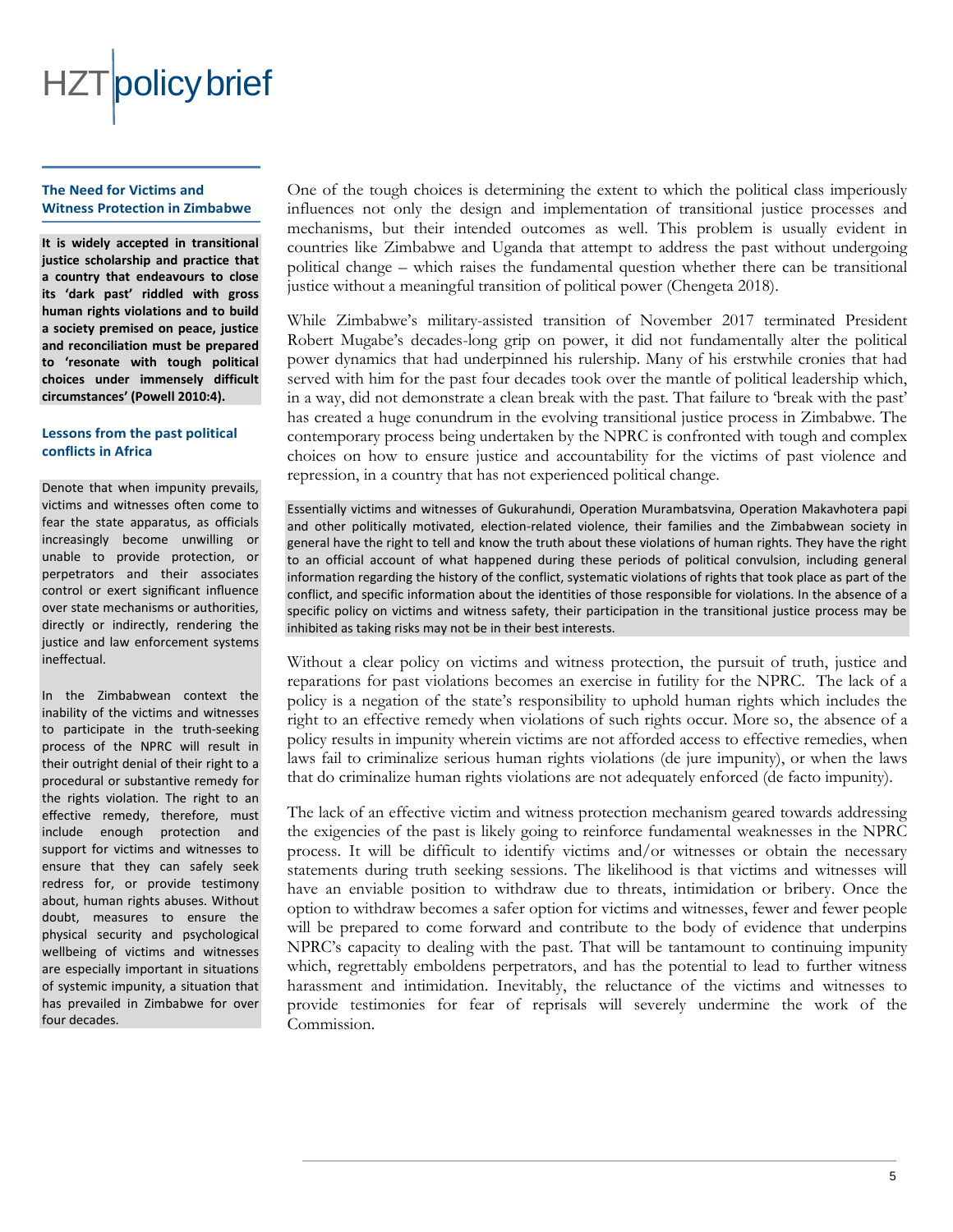### **HZT**policy brief

Principles for Establishing Witness Protection Programme

Since the National Peace and Reconciliation Commission does not have a witness protection framework, this policy brief provides a glimpse of some of the guiding principles essential for establishing such a program. While not exhaustive, they provide a basic foundation for the development of a robust witness protection mechanism.

#### Independence

The fulcrum of any witness protection mechanism is its capacity to function freely without undue overbalance, control and influence by the state and alleged perpetrators. There must be a clear separation of roles as well as isolation of the investigative unit and the protection mechanisms to avoid compromising sensitive information or the use of protection as leverage in exchange for information. Decisions about entry, termination of service and scope of protection must be scrupulously protected from political manipulation

#### Neutrality

Witnesses must meet the requirements of defined criteria for admission into the program. Such admission must be free from political considerations. The witnesses' role, whether victim, innocent bystander, up stander or collaborator with the authorities should not be a decisive criterion.

#### Clarity

A clear legal, procedural, and institutional framework is needed to provide the certainty and predictability necessary to ensure that all parties are aware of the protection measures available before agreeing to testify or cooperate with a criminal investigation.

#### **Principles for Establishing a Witness Protection Programme**

Inclusivity: Clear mechanisms of support and protection must be in place for those facing real or imagined risk for their role in either the investigation or the provision of testimony. These mechanisms should extend not only to victims and witnesses but to NPRC staff and Commissioners and all those working with the Commission in various capacities. In addition, witness protection should be available from the moment that engagement with the Commission increases risk until that risk has been extinguished.

Holistic Approach**:** Witness protection measures do not exist in isolation but reflect the overall state of law enforcement or other truth-seeking structures. The work of one agency without the support of other actors involved in the process will be inefficient. Institutional reform as well as the vetting and training of personnel in judicial and investigative agencies are essential.

Informed Consent: Participation in criminal proceedings is not without an element of risk. However, witnesses should be informed in unambiguous terms of the risks, what measures may be taken, and their own responsibilities in mitigating the risks. Participants should then give free and informed consent to any measure applied

Victim/Witness-Focus: Protective measures should be proportionate to the assessed risk, least intrusive to the witness and taken with the best interest of witness in mind.

Transparency and Accountability: The mechanism must be clearly accountable for both its performance and finances, through an oversight mechanism that does not compromise independence or confidentiality.

#### **Conclusion**

Zimbabwe's decades long history of conflict and violence demands that an independent, participatory and victim-centric truth-seeking platform be instituted to accord victims and witnesses an opportunity to tell their stories within a secure environment. Such an environment necessitates that the safety of victims and witnesses be guaranteed through a policy framework to ensure that the violent past is resolved and processed as a contribution to efforts towards national healing and reconciliation. The fact that the law provides, in broad terms, directs NPRC to ensure the safety and protection of witnesses is guaranteed is a big plus for the work of the Commission. What remains is a formulation of a policy framework that operationalizes this program. The policy must also qualify, in clear and unadulterated terms what a victim, witness and perpetrator is. It must take cognisance of the unique manner in which women experience violence and repression and conveniently makes bold step to consider such uniqueness. The policy brief provides an array of basic principles that should underpin the development of a robust victim and witness protection programme. Such a policy would address, in totality, victim and witness protection in the entire transitional justice process which will serve as a benchmark for them to come out in the open to narrate their experiences and seek remedy.